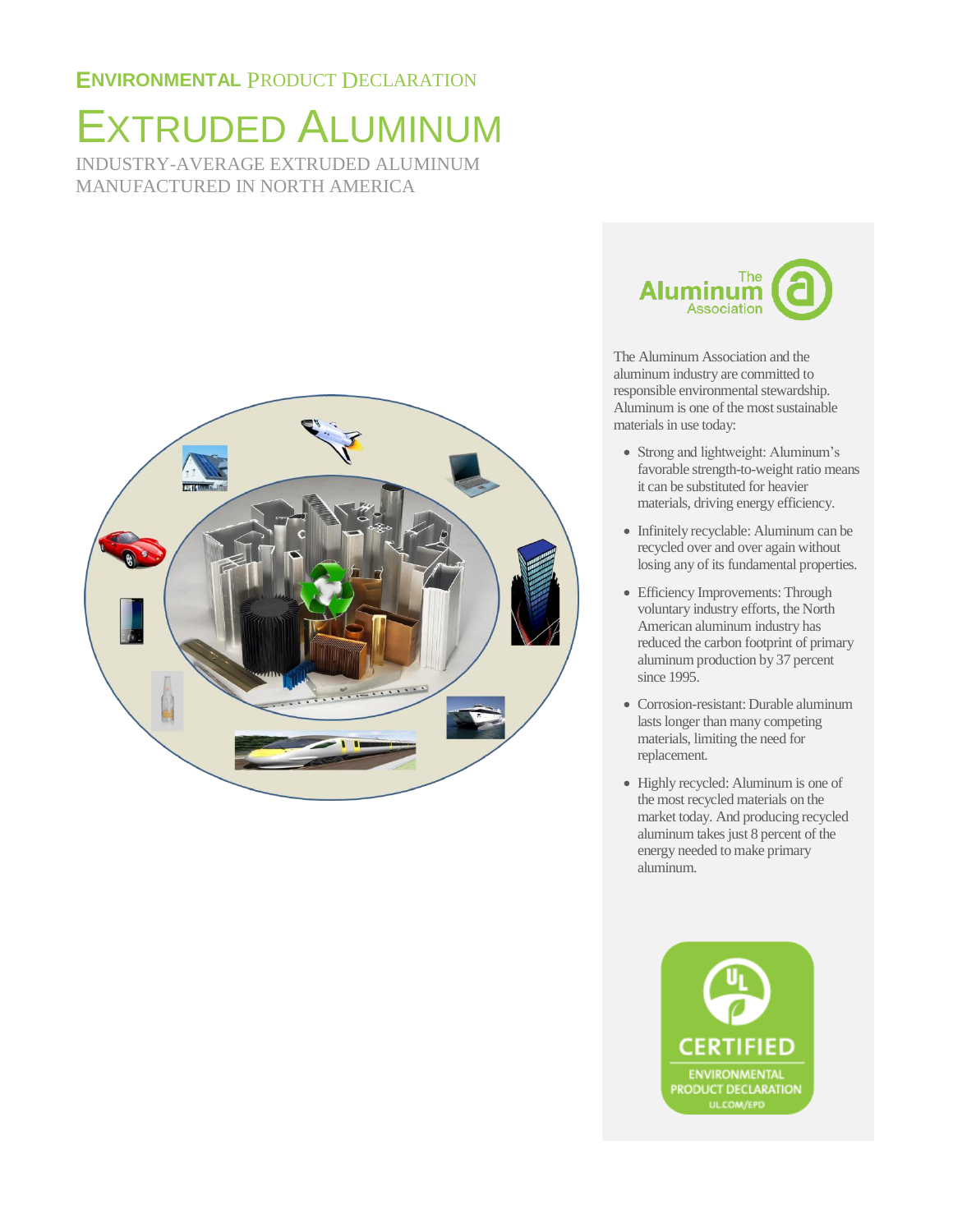

**Extruded Aluminum Semi-Fabrication** Products of Aluminum and Aluminum Alloys **According to ISO 14025 and EN 15804**

This declaration is an environmental product declaration (EPD) in accordance with ISO 14025. EPDs rely on Life Cycle Assessment (LCA) to provide information on a number of environmental impacts of products over their life cycle. Exclusions: EPDs do not indicate that any environmental or social performance benchmarks are met, and there may be impacts that they do not encompass. LCAs do not typically



address the site-specific environmental impacts of raw material extraction, nor are they meant to assess human health toxicity. EPDs can complement but cannot replace tools and certifications that are designed to address these impacts and/or set performance thresholds – e.g. Type 1 certifications, health assessments and declarations, environmental impact assessments, etc. Accuracy of Results: EPDs regularly rely on estimations of impacts, and the level of accuracy in estimation of effect differs for any particular product line and reported impact. Comparability: EPDs are not comparative assertions and are either not comparable or have limited comparability when they cover different life cycle stages, are based on different product category rules or are missing relevant environmental impacts. EPDs from different programs may not be comparable.

| <b>PROGRAM OPERATOR</b>                                                                                         | <b>UL Environment</b>                                              |                                               |  |  |  |
|-----------------------------------------------------------------------------------------------------------------|--------------------------------------------------------------------|-----------------------------------------------|--|--|--|
| <b>IDECLARATION HOLDER</b>                                                                                      | The Aluminum Association                                           |                                               |  |  |  |
| <b>DECLARATION NUMBER</b>                                                                                       | 4786092064.102.1                                                   |                                               |  |  |  |
| <b>DECLARED PRODUCT</b>                                                                                         | <b>Extruded Aluminum</b>                                           |                                               |  |  |  |
| <b>IREFERENCE PCR</b>                                                                                           | Products of Aluminum and Aluminum Alloys (IBU, July 2012)          |                                               |  |  |  |
| <b>DATE OF ISSUE</b>                                                                                            | October 16, 2014                                                   |                                               |  |  |  |
| <b>IPERIOD OF VALIDITY</b>                                                                                      | 5 years                                                            |                                               |  |  |  |
| <b>EXTENSION PERIOD</b>                                                                                         | 2.5 Years-April 16, 2022                                           |                                               |  |  |  |
|                                                                                                                 | Product definition and information about building physics          |                                               |  |  |  |
|                                                                                                                 | Information about basic material and the material's origin         |                                               |  |  |  |
|                                                                                                                 | Description of the product's manufacture                           |                                               |  |  |  |
| <b>ICONTENTS OF THE</b>                                                                                         | Indication of product processing                                   |                                               |  |  |  |
| <b>IDECLARATION</b>                                                                                             | Information about the in-use conditions                            |                                               |  |  |  |
|                                                                                                                 | Life cycle assessment results                                      |                                               |  |  |  |
|                                                                                                                 | Testing results and verifications                                  |                                               |  |  |  |
| The PCR review was conducted by:                                                                                |                                                                    | The Independent Expert Committee              |  |  |  |
| 14025 by Underwriters Laboratories                                                                              | This declaration was independently verified in accordance with ISO |                                               |  |  |  |
| $\Box$ INTERNAL                                                                                                 | $\boxtimes$ EXTERNAL                                               | Wade Stout, UL Environment                    |  |  |  |
| This life cycle assessment was independently verified in<br>accordance with ISO 14044 and the reference PCR by: |                                                                    | Howard Sporin                                 |  |  |  |
|                                                                                                                 |                                                                    | Thomas Gloria, Industrial Ecology Consultants |  |  |  |

This EPD conforms with EN 15804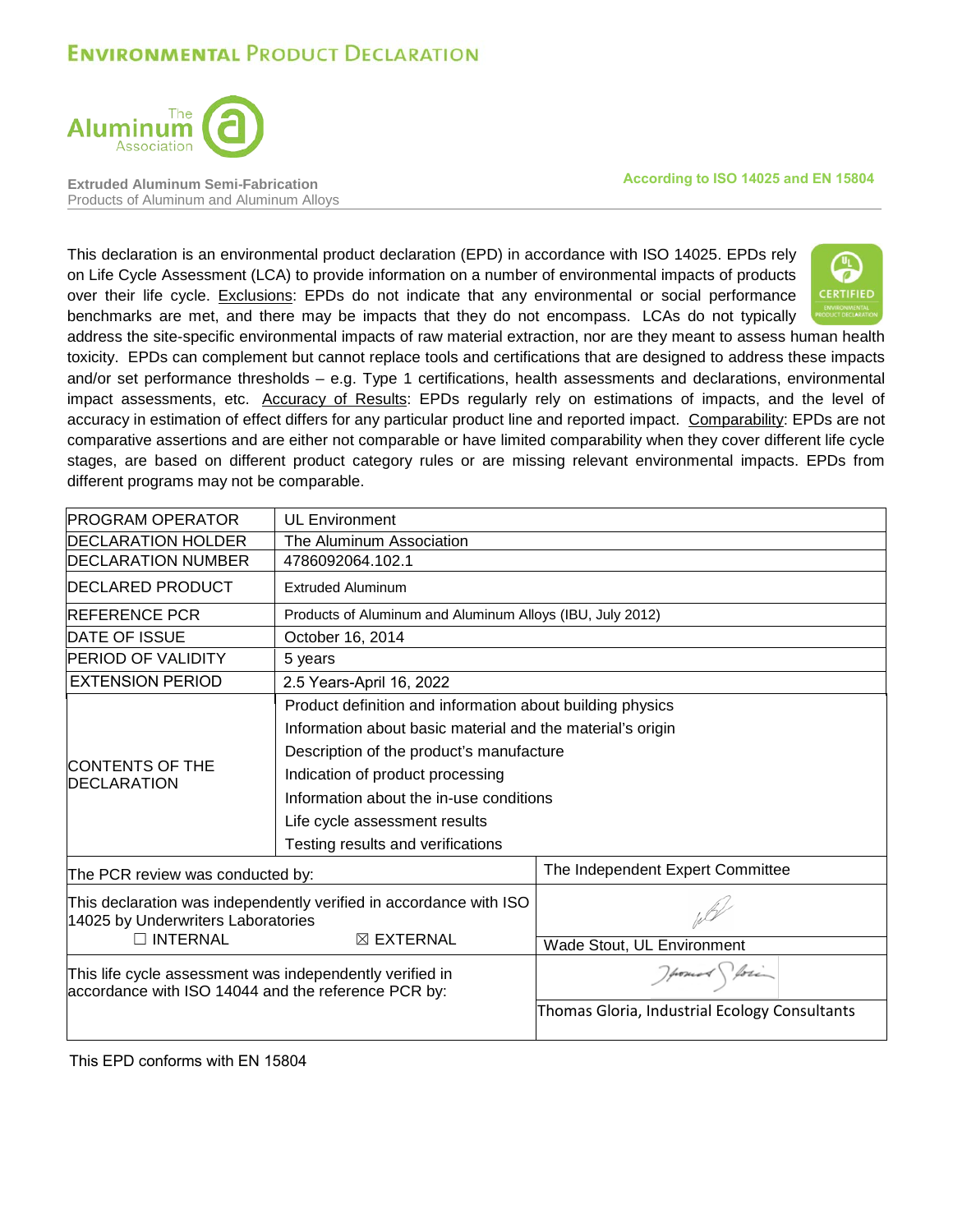

**Extruded Aluminum** Products of Aluminum and Aluminum Alloys **According to ISO 14025 According to ISO 14025** 

## **Product**

### **Product Description**

This EPD covers the production of semi-fabricated and surface-finished aluminum extrusion products. The results represent an average across all extruded aluminum products manufactured in North America (United States and Canada). Averages are obtained thorugh aggregating production-weighted data from the participating data.

### **Applications**

Extruded aluminum is used in a variety of market sectors, including the following:

- Transportation: automobile structures and components, truck and trailer structures and components, train structure and components, aircraft structure and components, etc.
- Building, construction and infrastructure: building windows, doors, curtain walls, facades, skylights, green houses, roof structures, furniture and decorations, solar device frames and structures, structure and components of bridges and stadiums, etc.
- Consumer durables: components of consumer durable goods, such as computers, home appliances, and recreation devices and utilities.

### **Technical Data**

| <b>Name</b>                                                                         | Value                                    | <b>Unit</b>                            |
|-------------------------------------------------------------------------------------|------------------------------------------|----------------------------------------|
| Density                                                                             | 2.66-2.84                                | (kg/m <sup>3</sup> ) x 10 <sup>3</sup> |
| Melting point (Typical)                                                             | 475-655                                  | °C                                     |
| Electrical conductivity (Typical) at<br>$20^{\circ}$ C/at 68 $^{\circ}$ F           | Equal Volume: 16-36                      | MS/m (0.58*%IACS)                      |
| Thermal conductivity (Typical) at<br>25°c/at 77°F                                   | 113-234                                  | W/(m.K)                                |
| Average Coefficient of thermal<br>expansion (Typical) 20° to 100°c<br>/68° to 212°F | 22.3-23.9                                | per °C                                 |
| Modulus of elasticity (Typical)                                                     | 69-73                                    | MPa $\times$ 10 <sup>3</sup>           |
| Hardness (Typical)                                                                  | 19-150                                   | HB                                     |
| Yield strength (min)                                                                | 15-490                                   | MPa                                    |
| Ultimate tensile strength (min)                                                     | 60-560                                   | MPa                                    |
| Breaking elongation (min) (50mm<br>& 4D)                                            | >4                                       | $\%$                                   |
| Chemical composition                                                                | Varying alloy by alloy, Al<br>87.17-99.6 | % by mass                              |

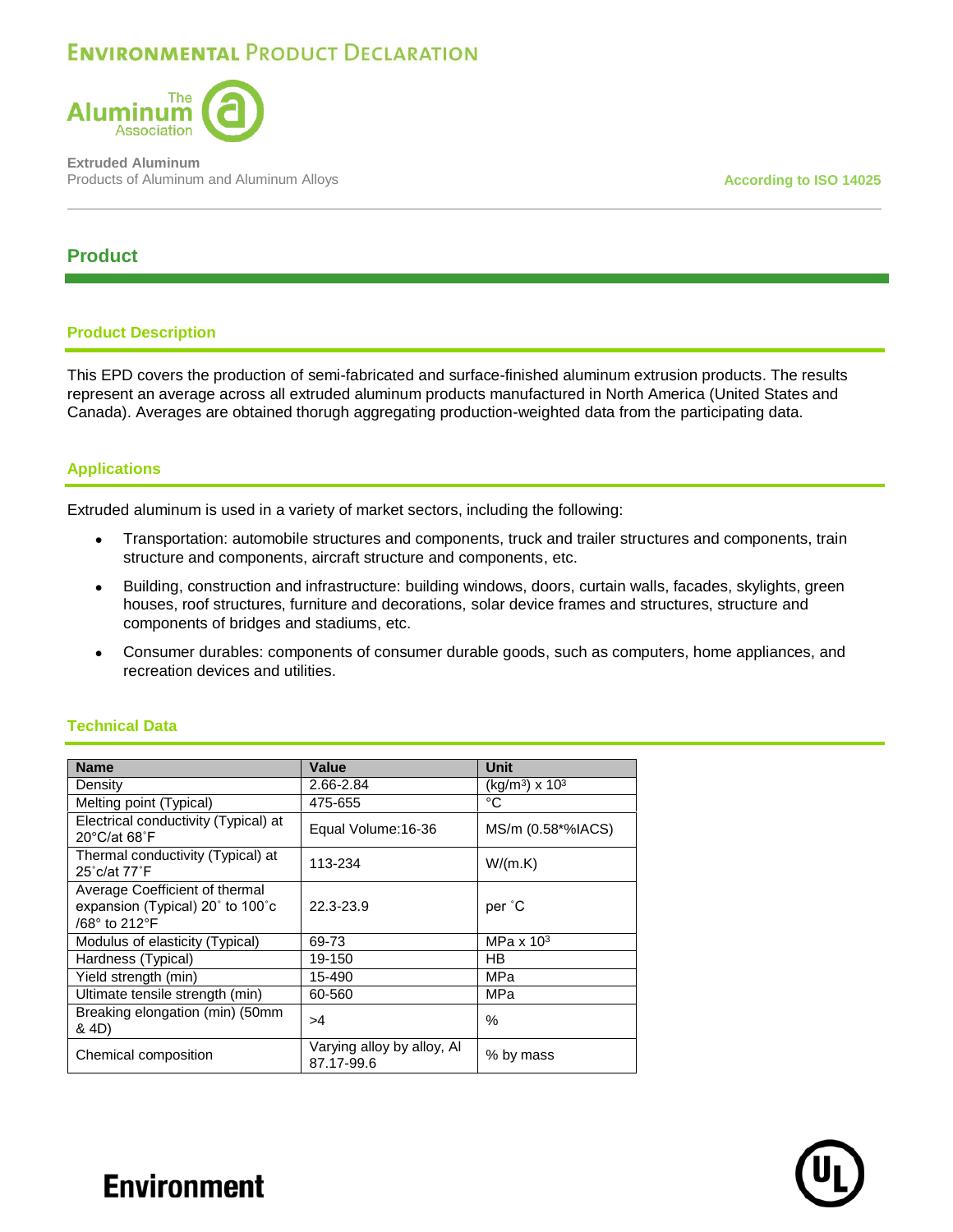

**Extruded Aluminum** Products of Aluminum and Aluminum Alloys **According to ISO 14025 According to ISO 14025** 

### **Application Rules**

**ASTM B221-13**/**B221M-13** Standard Specification for Aluminum and Aluminum-Alloy Extruded Bars, Rods, Wire, Profiles, and Tubes

**ASTM B241/B241M-12e1** Standard Specification for Aluminum and Aluminum-Alloy Seamless Pipe and Seamless Extruded Tube

**ASTM B317/B317M-07** Standard Specification for Aluminum-Alloy Extruded Bar, Rod, Tube, Pipe, Structural Profiles, and Profiles for Electrical Purposes (Bus Conductor)

**ASTM B345/B345M-11** Standard Specification for Aluminum and Aluminum-Alloy Seamless Pipe and Seamless Extruded Tube for Gas and Oil Transmission and Distribution Piping Systems

**ASTM B429/B429M-10e1** Standard Specification for Aluminum-Alloy Extruded Structural Pipe and Tube

**ASTM B491/B491M-06** Standard Specification for Aluminum and Aluminum-Alloy Extruded Round Tubes for General-Purpose Applications

### **Delivery Status**

The output of the extrusion process is a semi-fabricated and surface finished extrusion product transported to a component or final product manufacturer.

#### **Base and Ancillary Materials**

Extruded aluminum products made in North America contain a considerable proportion of metal recycled from aluminum scrap. The metal composition of products, based on metal feedstock information collected at the melting furnaces for extrusion billet making, is shown below. Products shipped to different market sectors may vary significantly on its metal compositions. Recovered aluminum from internal process (run-around) scrap is considered as a repeated closed-loop manufacturing process and therefore is excluded from metal composition declaration. Definitions of Internal Process (Run-Around) Scrap, Post-Industrial Scrap and Post-Consumer Scrap are consistent with ISO 14021/25 (2006) on environmental labels and declarations, and the related interpretations by UL Environment.

Extruded aluminum products may include various types of coatings, including anodized, painted, and laquered finishes. All coating materials are included in inventory, based on averages across the industry.

| <b>Category of Metal Source</b>                     | Percentage<br>(by mass) |
|-----------------------------------------------------|-------------------------|
| Primary Aluminum (including alloy agents)           | 49                      |
| Recovered Aluminum from Other Post-Industrial Scrap | 20                      |
| Recovered Metal from Post-Consumer Scrap            | 31                      |

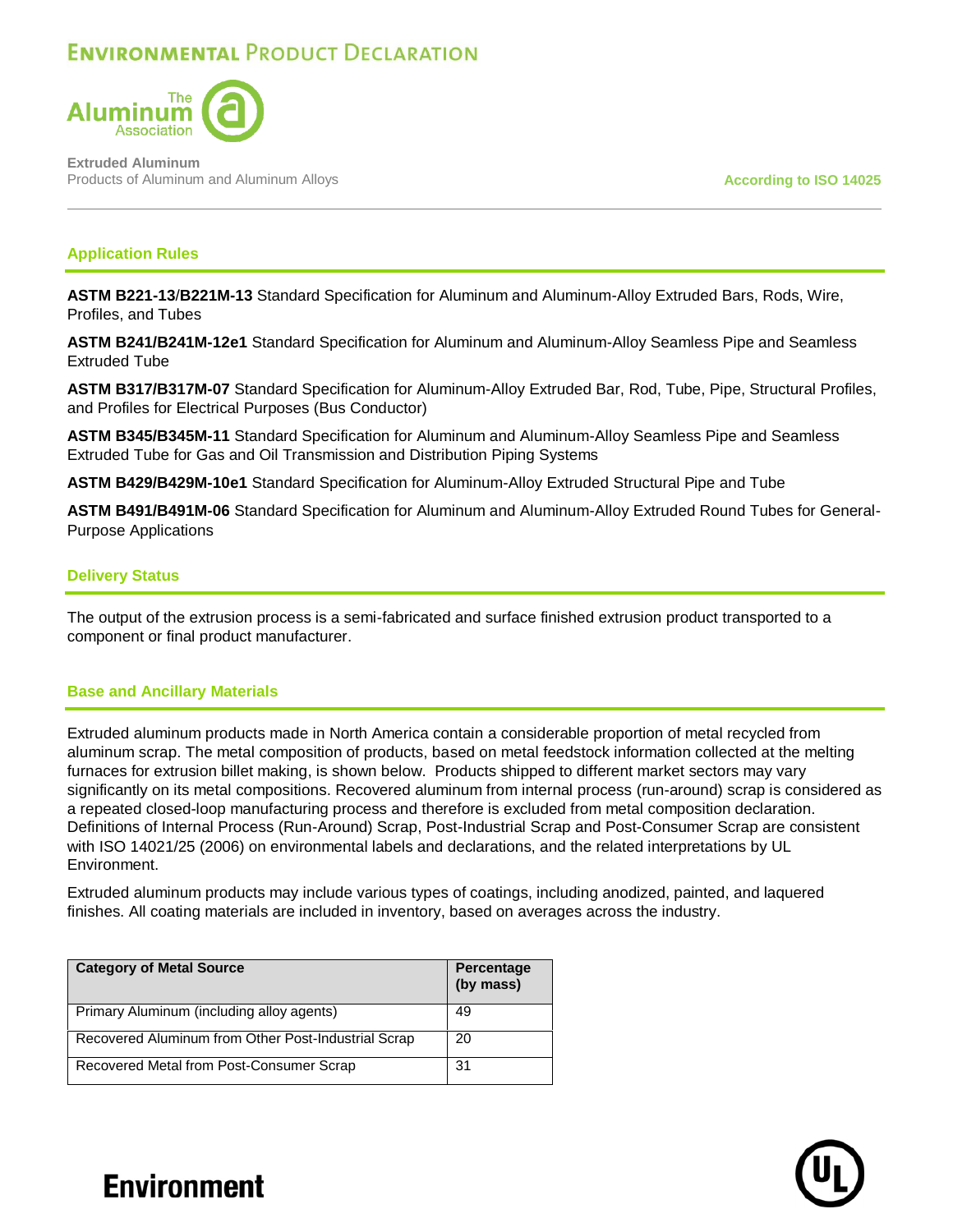

**Extruded Aluminum** Products of Aluminum and Aluminum Alloys **According to ISO 14025 According to ISO 14025** 

#### **Manufacture**

The extrusion process takes cast extrusion billet (round bar stock produced from direct chill molds) and produces extruded shapes. The process begins with an inline preheat that takes the temperature of the billet to a predetermined level depending on the alloy. The billet is then sheared if not already cut to length and deposited into a hydraulic press. The press squeezes the semi-plastic billet through a heated steel die that forms the shape. The shape is extruded into lengths defined by the take-off tables and is either water quenched or air cooled. The shape is then clamped and stretched to form a solid straightened length.

The straighten lengths are cut to final length multiples and may be placed in an aging furnace to achieve a desired temper. Lengths are then finished (drilled and shaped) and placed into a coating process. The types of coatings include anodized, painted, and lacquered finishes.

#### **Environment and Health during Manufacturing**

**Air:** Hazardous air emission releases comply with regulatory thresholds.

**Water/soil:** Pollutants in wastewater discharge comply with regulatory thresholds.

**Noise:** Due to adequate acoustical absorption and mitigation devices, measurements of sound levels have shown that all values inside and outside the production plant comply with regulatory thresholds.

#### **Product Processing and Installation**

Further processing and installation of extruded aluminum product depends on the final application of the product and is outside the scope of this EPD.

#### **Packaging**

Product delivery packaging includes wood, steel, paper board, and sometimes plastic wraps. Packaging is incuded in the scope of this EPD.

#### **Condition of Use**

No special conditions of use are relevant for this product under the scope of this EPD.

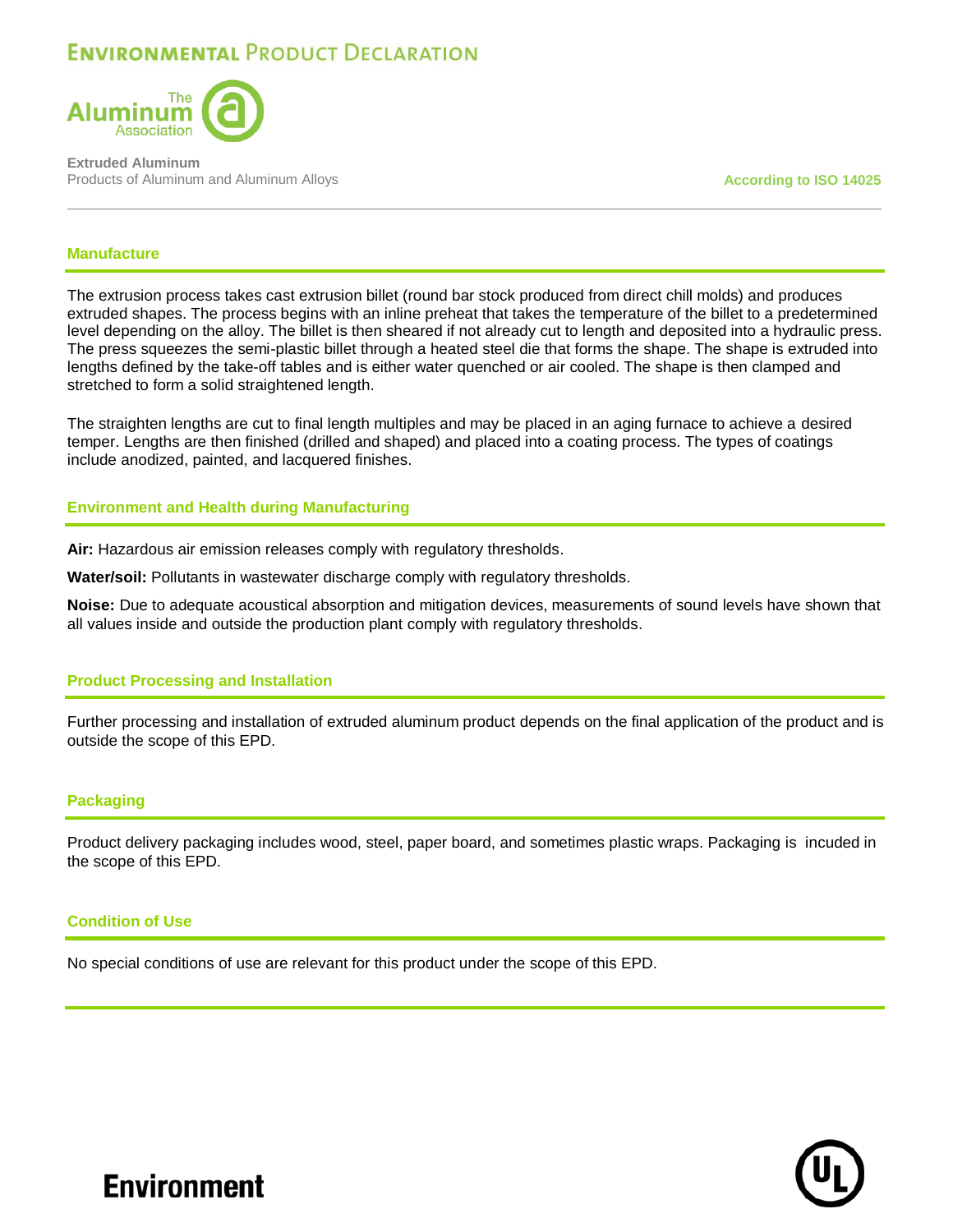

**Extruded Aluminum** Products of Aluminum and Aluminum Alloys **According to ISO 14025 According to ISO 14025** 

### **Environment and Health During Use**

The environmental and health effects during use are dependent on the ultimate use of the extruded aluminum and are outside the scope of this EPD. The following general statements are relevant for all aluminum products:

- Aluminum products are often made from both primary and recycled ingots
- There is no relevant chemical composition difference between primary and secondary ingots if both are governed by the same alloy designation and chemical composition limit standards
- The service life of the final product depends on its application, but is typically long due to aluminum's excellent corrosion resistance
- For that same reason, maintenance needs during use are usually low.

#### **Reference Service Life**

Service lifes for aluminum extrusions vary based on the application. This EPD does not cover the product use phase and therefore makes no specific claim as to a typical reference service life.

#### **Extraordinary Effects**

**Fire:** Aluminum products comply with all local and federal laws with respect to fire hazards and control.

**Water:** There is no evidence to suggest water runoff or exposure under normal and intended operation will violate general water quality standards.

**Mechanical desctruction:** Not relevant for aluminum extrusions.

#### **Recycling Phase**

Aluminum is a highly recyclable material. During manufacturing, most process and new scrap are fed back into the production process. At the end of life, aluminum scrap is collected and sold to both secondary smelting and semifabrication companies. The recycling rate for aluminum scrap is assumed to be 95%. Recycling over 95% is typical for aluminum products in high volume automotive and construction market sectors (IAI 2013).

Post-industrial scrap is highly utilized within the aluminum industry. Most process and new scrap materials that occur in the manufacture and processing of extruded aluminum are fed back into the production process.

#### **Disposal**

It is assumed that 5% of the extruded aluminum products are sent to the landfill for disposal at the end of life. The European Waste Code for aluminum is 17 04 02.

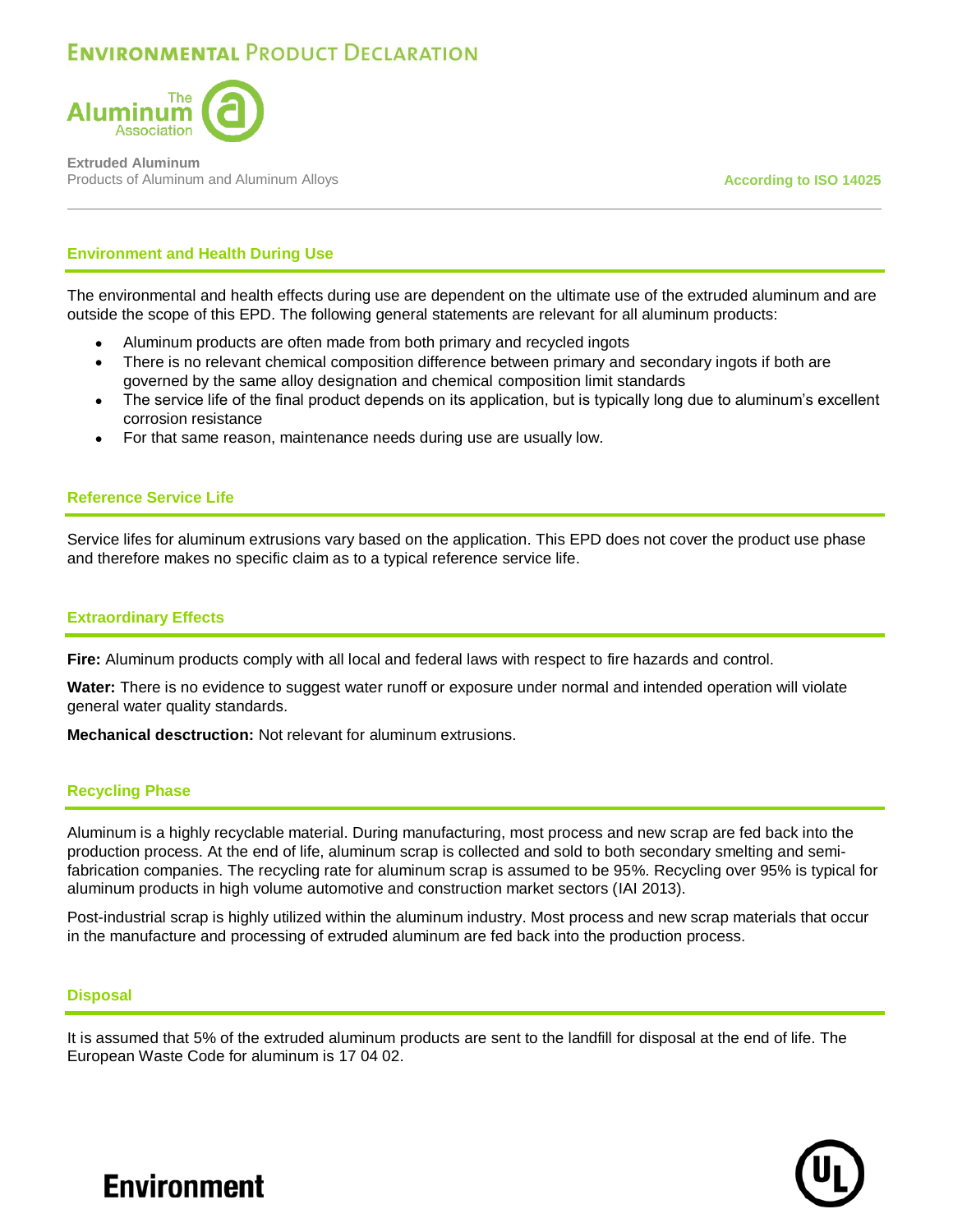

**Extruded Aluminum** Products of Aluminum and Aluminum Alloys **According to ISO 14025** 

### **Further Information**

For further information on aluminum and aluminum products, please visit the Aluminum Association website: [www.aluminum.org.](http://www.aluminum.org/)

The life cycle assessment was conducted by PE INTERNATIONAL using GaBi data.



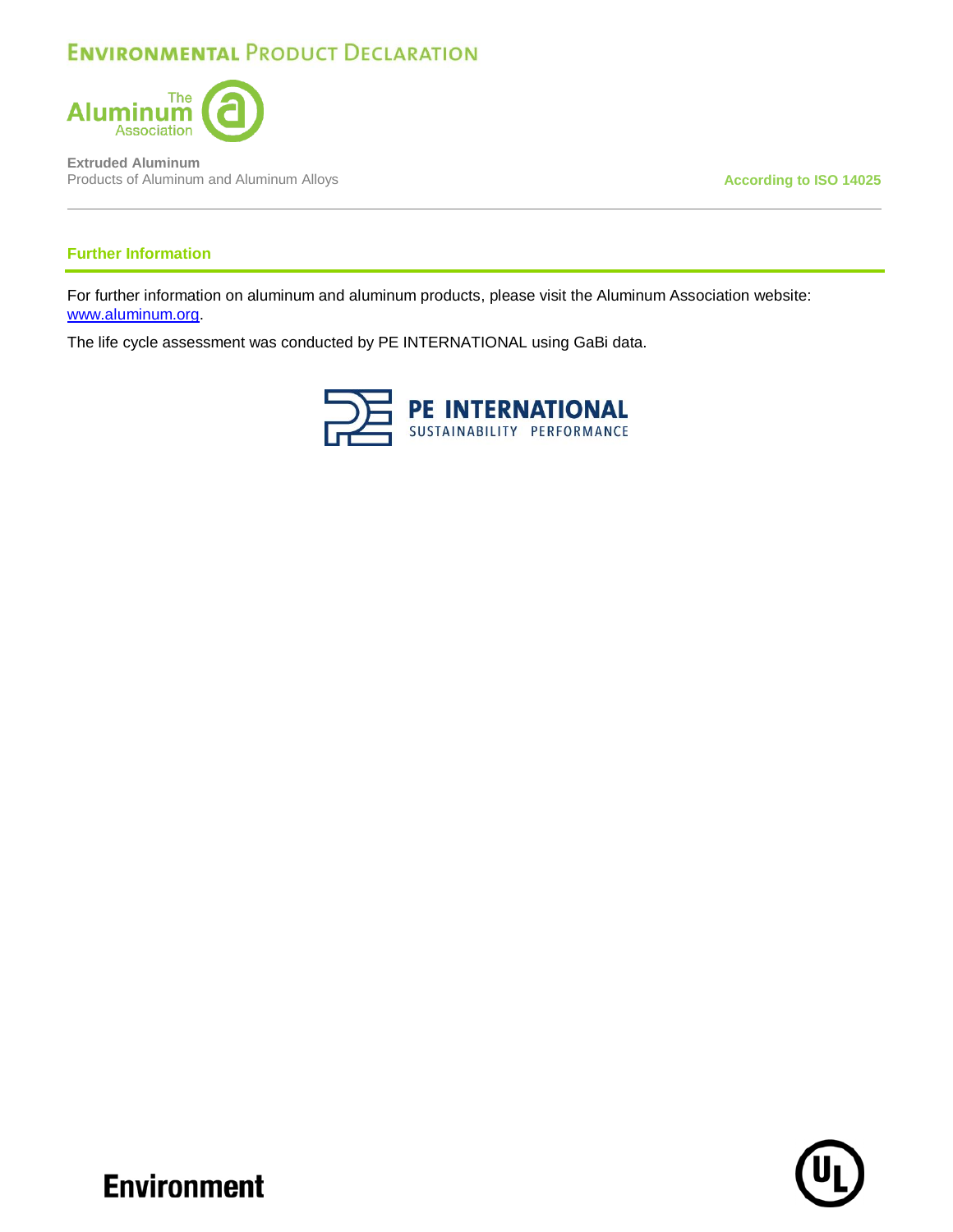

**Extruded Aluminum** Products of Aluminum and Aluminum Alloys **According to ISO 14025 According to ISO 14025** 

## **Life Cycle Assessment**

### **Declared Unit**

The declared unit is the production and end-of-life treatment of one metric ton of extruded aluminum product. The results can be converted to one kilogram by dividing by 1000.

### **System Boundary**

This is a "cradle-to-gate – with options" EPD. The following processes are considered in the product stages A1–A3 of the aluminum extrusion production:

- The provision of resources, additives and energy
- Transport of resources and additives to the production site
- Production process of extruded aluminum on site, including energy, production of additives, disposal of production residues, consideration of related emissions, and recycling of production scrap ("closed loop").

Product stages C4 and D are also included, with 95% of the extruded product assumed to be recycled at the end-oflife, and 5% disposed of by landfilling. End-of-life recycling is accounted for using the avoided burden recycling methodology.

| DESCRIPTION OF THE SYSTEM BOUNDARY (X = INCLUDED IN LCA; MND = MODULE NOT DECLARED) |                                |                |                                                       |                                        |             |                  |           |                          |                            |                              |                          |                                 |                |                                                                                         |                |                                              |
|-------------------------------------------------------------------------------------|--------------------------------|----------------|-------------------------------------------------------|----------------------------------------|-------------|------------------|-----------|--------------------------|----------------------------|------------------------------|--------------------------|---------------------------------|----------------|-----------------------------------------------------------------------------------------|----------------|----------------------------------------------|
|                                                                                     | <b>PRODUCT</b><br><b>STAGE</b> |                | <b>CONSTRUCTION</b><br><b>PROCESS</b><br><b>STAGE</b> |                                        |             | <b>USE STAGE</b> |           |                          |                            |                              | END OF LIFE STAGE        |                                 |                | <b>BENEFITS</b><br>AND LOADS<br><b>BEYOND THE</b><br><b>SYSTEM</b><br><b>BOUNDARIES</b> |                |                                              |
| Raw material<br><b>Alddns</b>                                                       | Transport                      | Manufacturing  | Transport                                             | onstruction<br>installation<br>process | Jse         | Maintenance      | Repair    | Replacement <sup>1</sup> | Refurbishment <sup>1</sup> | Operational<br>use<br>energy | Operational<br>water use | construction<br>demolition<br>ف | Transport      | processing<br>Waste                                                                     | Disposal       | Recycling<br>Recovery<br>potential<br>Reuse- |
| A <sub>1</sub>                                                                      | A <sub>2</sub>                 | A <sub>3</sub> | A4                                                    | A5                                     | <b>B1</b>   | <b>B2</b>        | <b>B3</b> | <b>B4</b>                | <b>B5</b>                  | <b>B6</b>                    | <b>B7</b>                | C <sub>1</sub>                  | C <sub>2</sub> | C <sub>3</sub>                                                                          | C <sub>4</sub> | D                                            |
| X                                                                                   | Χ                              | Χ              | <b>MND</b>                                            | <b>MND</b>                             | <b>IMND</b> | <b>MND</b>       |           |                          |                            |                              |                          | MND MND MND MND MND MND MND MND |                |                                                                                         | X              | X                                            |

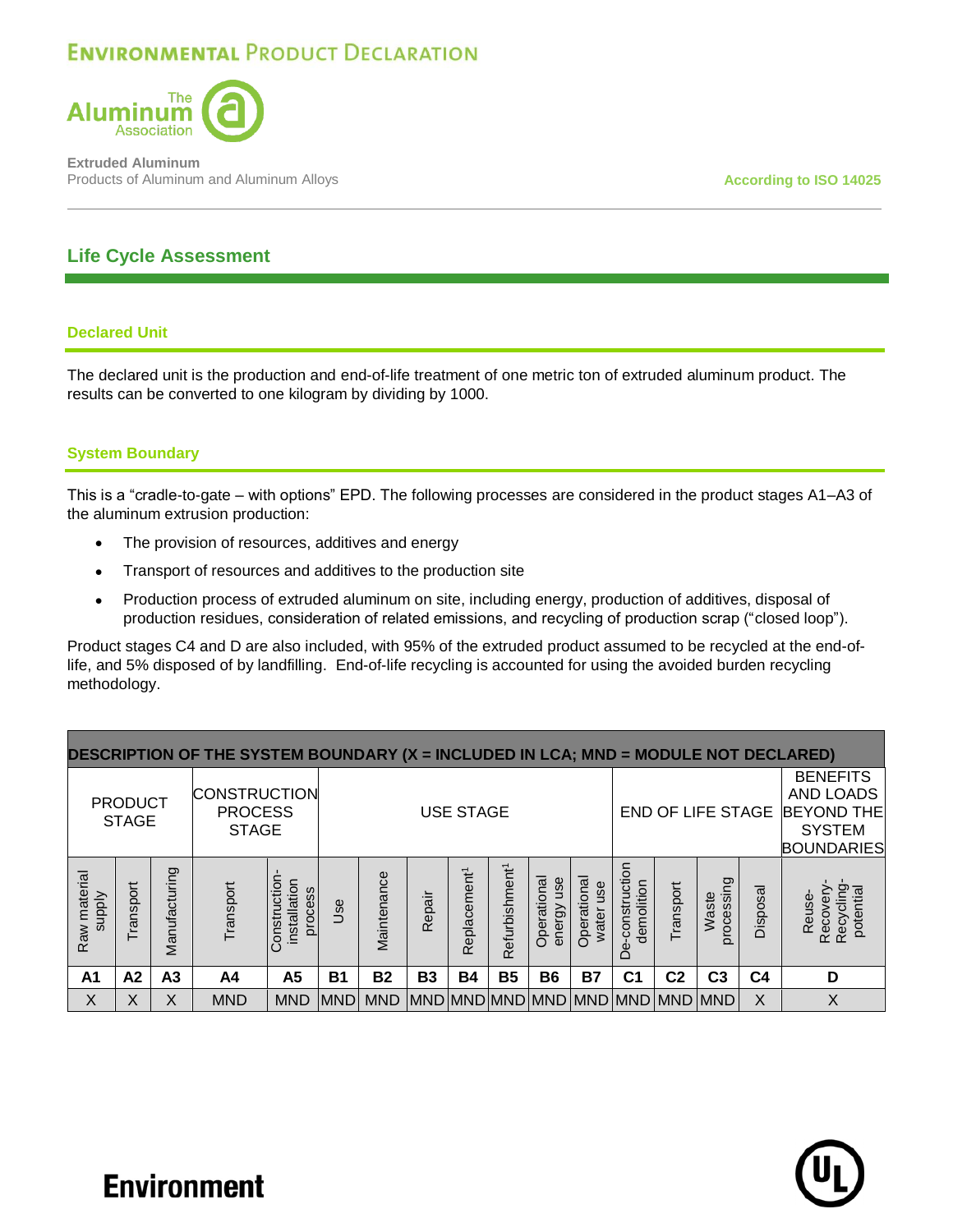

**Extruded Aluminum** Products of Aluminum and Aluminum Alloys **According to ISO 14025 According to ISO 14025** 

#### **Estimates and Assumptions**

The LCA required only limited use of estimates and assumptions. The most relevant estimation/assumption is the endof-life recycling rate of 95%, which is discussed in the *Recycling Phase* section. Averages and best-estimates were used to fill in minor data gaps, such as the source of ingots for some facilitites. Other estimates and assumptions are discussed in detail in the LCA background report.

#### **Cut-off Criteria**

Input: All material flows that enter the system and are over 1% of the product mass or contribute more than 1% to the primary energy consumption are included.

Output: All material flows that exit the system and whose environmental impact makes up more than 1% of the total impact in an impact category considered are included.

#### **Background Data**

In order to model the life cycle for the production of the extruded aluminum, the GaBi 6 software system developed by PE INTERNATIONAL was used. All relevant background data necessary for the production of cold-rolled aluminum were taken from the GaBi 2012 databases or were made available by the Aluminum Association through industry survey results. Companies participating in the project, either with AA or AIA, are provided in the *Participating Companies* section.

#### **Data Quality**

The data is considered of high quality. Inventory data quality is judged by its precision (measured, calculated or estimated), completeness (e.g., unreported emissions), consistency (degree of uniformity of the methodology applied on a study serving as a data source) and representativeness (geographical, temporal, and technological). To cover these requirements and to ensure reliable results, first-hand industry data in combination with consistent background life cycle inventories from the GaBi 2012 database were used.

The LCI data sets from the GaBi database are widely distributed and used with the GaBi 6 Software. The datasets have been used in LCA models worldwide in industrial and scientific applications in internal as well as in many critically reviewed and published studies. In the process of providing these datasets, they are cross-checked with other databases and values from industry and science.

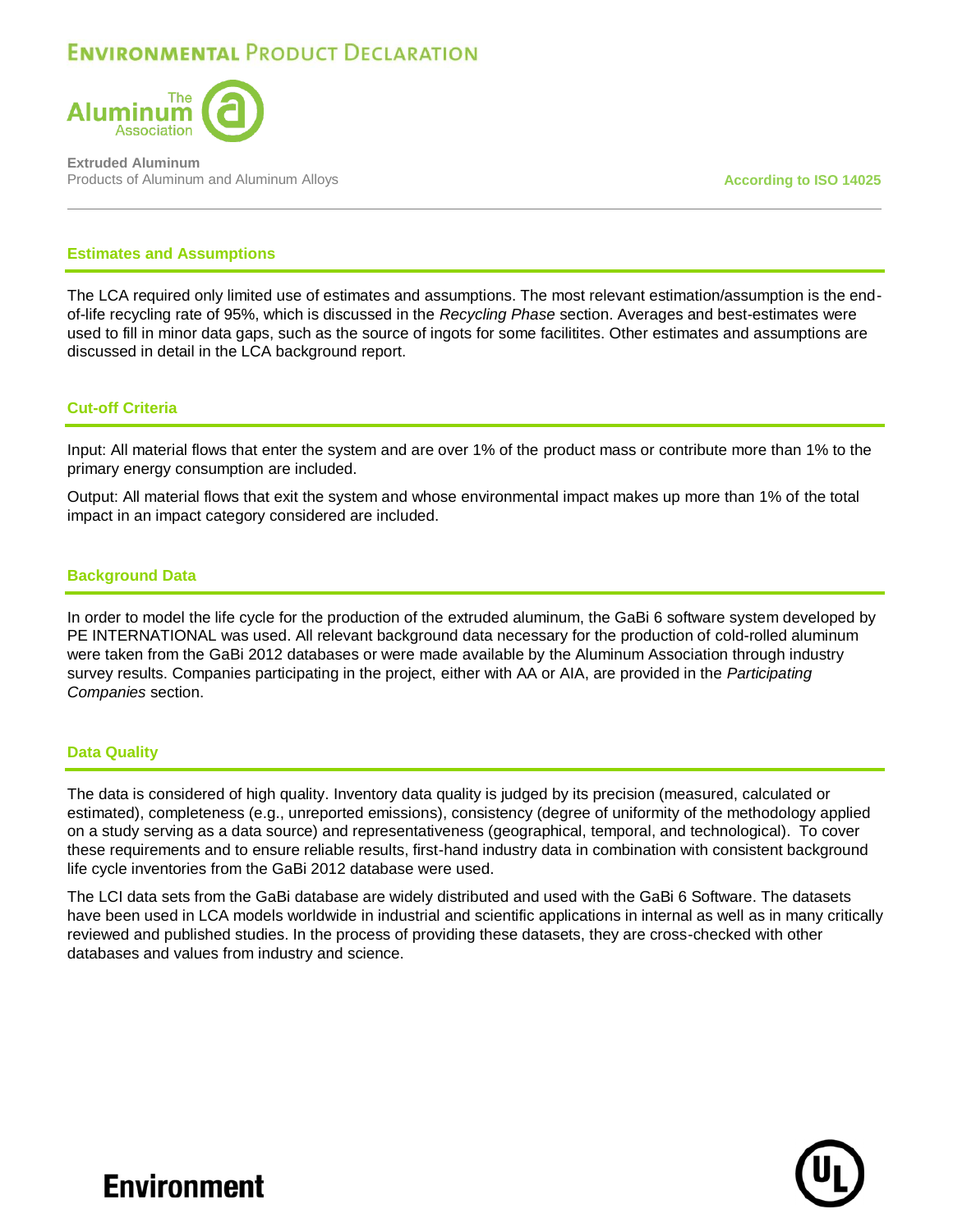

**Extruded Aluminum** Products of Aluminum and Aluminum Alloys **According to ISO 14025 According to ISO 14025** 

#### **Period under Review**

Primary data collected from the participating companies and from their operational activities is representative for the year of 2010. Additional data necessary to model raw material production and energy generation, etc. were adopted from the GaBi 6.0 software system database.

During the survey, however, a small group of semi-fabrication facilities reported operational data for 2008, 2009, or 2011, depending on the time when they started to respond to the survey and the convenience of their data availability. This deviation from the defined reference year has been taken into account as it is being assumed that there are no radical changes in the technology and operational practice for semi-fabrications from the year 2008 to 2011. Additional data necessary to model raw material production, energy generation, etc. were adopted from the GaBi 2012 database with typical reference years between 2006 and 2010.

#### **Allocation**

Allocation is used to address recycled content, post-production scrap, and waste at end-of-life. The avoided burden allocation approach was applied. Under this approach, end-of-life scrap is first balanced out with any open scrap inputs into production. Only the remaining *net scrap* is then modeled as being sent to material recycling in order to avoid double-counting the benefits of using recycled content. If more scrap is recovered at product end-of-life than is required in the manufacturing stage, the product system receives a credit equal to the burden of primary material production minus the burden of recycling scrap into secondary material based on the mass of secondary material produced. This credit represents the avoided burden of primary material production.

#### **Comparability**

A comparison or an evaluation of EPD data is only possible if all the data sets to be compared were created according to EN 15804 and the building context, respectively the product-specific characteristics of performance are taken into account.

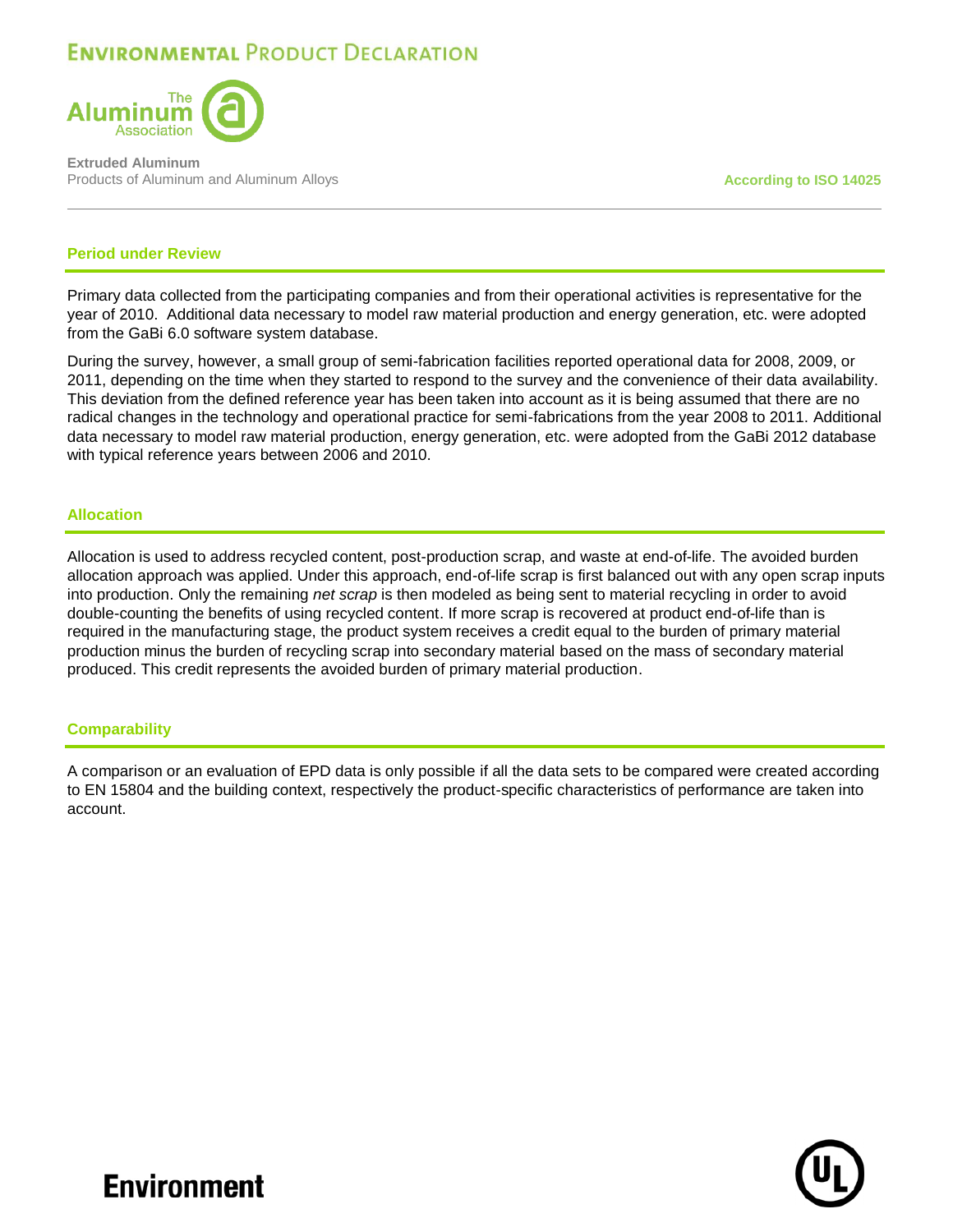

**Extruded Aluminum** Products of Aluminum and Aluminum Alloys **According to ISO 14025** 

## **Life Cycle Assessment: Results**

Results given per one metric ton of extruded aluminum.

### **ENVIRONMENTAL IMPACTS**

| CML 2001 (Nov 2010) |                                       |               |                |               |  |  |  |  |
|---------------------|---------------------------------------|---------------|----------------|---------------|--|--|--|--|
|                     |                                       | Manufacturing | End-of-Life    | Credits       |  |  |  |  |
| Parameter           | Unit                                  | $A1 - A3$     | C <sub>4</sub> | D             |  |  |  |  |
| <b>GWP</b>          | kg CO <sub>2</sub> eg                 | $6.57E + 03$  | $2.17E + 00$   | $-4.13E + 03$ |  |  |  |  |
| <b>ODP</b>          | kg CFC-11 eg                          | 4.14E-07      | 2.50E-10       | $-1.74E - 07$ |  |  |  |  |
| AP                  | kg SO <sub>2</sub> eg                 | $4.01E + 01$  | 8.86E-03       | $-2.95E + 01$ |  |  |  |  |
| EP                  | kg $PO43$ eg                          | 1.90E+00      | 8.03E-04       | $-1.22E + 00$ |  |  |  |  |
| <b>POCP</b>         | $kq$ C <sub>2</sub> H <sub>4</sub> eq | $2.21E + 00$  | 1.00E-03       | $-1.48E + 00$ |  |  |  |  |
| <b>ADPE</b>         | kg Sb eg                              | 3.97E-03      | 8.03E-07       | $-2.20E - 03$ |  |  |  |  |
| <b>ADPF</b>         | MJ                                    | 7.13E+04      | $3.43E + 01$   | $-3.89E + 04$ |  |  |  |  |

TRACI 2.1

|                  |                       | Manufacturing | End-of-Life    | Credits       |
|------------------|-----------------------|---------------|----------------|---------------|
| <b>Parameter</b> | Unit                  | $A1 - A3$     | C <sub>4</sub> | D             |
| <b>GWP</b>       | kg CO <sub>2</sub> eg | $6.57E + 03$  | $2.17E + 00$   | $-4.13E + 03$ |
| <b>ODP</b>       | kg CFC-11 eg          | 4.41E-07      | 2.66E-10       | $-1.85E - 07$ |
| AP Air           | kg SO <sub>2</sub> eg | 3.75E+01      | 8.99E-03       | $-2.72E + 01$ |
| AP Water         | kg SO <sub>2</sub> eg | 6.13E-02      | 9.08E-06       | $-2.23E - 03$ |
| EP Air           | kg N eg               | 6.62E-01      | 1.30E-03       | $-3.88E - 01$ |
| EP Water         | kg N eg               | 1.12E-01      | 7.69E-05       | $-6.22E - 02$ |
| <b>SP</b>        | kg O <sub>3</sub> eg  | 3.27E+02      | 1.40E-01       | $-2.10E + 02$ |
| FF.              | MJ                    | $5.91E + 03$  | 4.30E+00       | $-2.49E + 03$ |

| <b>RESOURCE USE</b> |                 |               |                |                |  |  |  |
|---------------------|-----------------|---------------|----------------|----------------|--|--|--|
|                     |                 | Manufacturing | End-of-Life    | Credits        |  |  |  |
| <b>Parameter</b>    | <b>Unit</b>     | $A1 - A3$     | C <sub>4</sub> | D              |  |  |  |
| PERE                | [MJ]            | $3.12E + 04$  | 1.59E+00       | $-2.45E + 04$  |  |  |  |
| PERM                | [MJ]            | $0.00E + 00$  | $0.00E + 00$   | $0.00E + 00$   |  |  |  |
| PERT                | <b>IMJ1</b>     | $3.12E + 04$  | 1.59E+00       | $-2.45E + 04$  |  |  |  |
| <b>PENRE</b>        | [MJ]            | $7.13E + 04$  | $3.43E + 01$   | $-3.89E + 04$  |  |  |  |
| <b>PENRM</b>        | [MJ]            | $0.00E + 00$  | $0.00E + 00$   | $0.00E + 00$   |  |  |  |
| <b>PENRT</b>        | [MJ]            | $7.13E + 04$  | $3.43E + 01$   | $-3.89E + 04$  |  |  |  |
| <b>SM</b>           | [kg]            | $4.26E + 02$  | $0.00E + 00$   | $0.00E + 00$   |  |  |  |
| <b>RSF</b>          | [MJ]            | $0.00E + 00$  | $0.00E + 00$   | $0.00E + 00$   |  |  |  |
| <b>NRSF</b>         | [MJ]            | $0.00E + 00$  | $0.00E + 00$   | $0.00E + 00$   |  |  |  |
| <b>FW</b>           | $\mathsf{Im}^3$ | $1.37E + 05$  | $-8.20E + 01$  | $-1.07E + 0.5$ |  |  |  |

| OUTPUT FLOWS AND WASTE CATEGORIES |             |               |                |               |  |  |  |
|-----------------------------------|-------------|---------------|----------------|---------------|--|--|--|
|                                   |             | Manufacturing | End-of-Life    | Credits       |  |  |  |
| Parameter                         | <b>Unit</b> | $A1 - A3$     | C <sub>4</sub> | D             |  |  |  |
| <b>HWD</b>                        | [kg]        | 1.69E+03      | $0.00E + 00$   | $-1.57E + 03$ |  |  |  |
| <b>NHWD</b>                       | [kg]        | 7.82E+01      | $5.00E + 01$   | $-6.24E + 01$ |  |  |  |
| <b>RWD</b>                        | [kg]        | 4.19E+00      | 4.42E-04       | $-2.35E + 00$ |  |  |  |
| <b>CRU</b>                        | [kg]        | $0.00E + 00$  | $0.00E + 00$   | $0.00E + 00$  |  |  |  |
| <b>MFR</b>                        | [kg]        | 8.47E+00      | $9.50E + 02$   | $0.00E + 00$  |  |  |  |
| <b>MER</b>                        | [kg]        | $0.00E + 00$  | $0.00E + 00$   | $0.00E + 00$  |  |  |  |
| <b>EEE</b>                        | [MJ]        | $0.00E + 00$  | $0.00E + 00$   | $0.00E + 00$  |  |  |  |
| <b>EET</b>                        | [MJ]        | $0.00E + 00$  | $0.00E + 00$   | $0.00E + 00$  |  |  |  |

|                                          | Glossary                                                      |  |  |  |  |  |  |
|------------------------------------------|---------------------------------------------------------------|--|--|--|--|--|--|
| <b>Environmental Impacts</b>             |                                                               |  |  |  |  |  |  |
| GWP                                      | Global warming potential                                      |  |  |  |  |  |  |
| ODP                                      | Depletion potential of the stratospheric ozone layer          |  |  |  |  |  |  |
| AP                                       | Acidification potential                                       |  |  |  |  |  |  |
| EP                                       | Eutrophication potential                                      |  |  |  |  |  |  |
| <b>POCP</b>                              | Photochemical oxidant formation potential                     |  |  |  |  |  |  |
| <b>SFP</b>                               | Smog formation potential                                      |  |  |  |  |  |  |
| ADPF                                     | Abiotic depletion potential for non-fossil resources          |  |  |  |  |  |  |
| <b>ADPF</b>                              | Abiotic depletion potential for fossil resources              |  |  |  |  |  |  |
| FF                                       | Fossil fuel consumption                                       |  |  |  |  |  |  |
| Resource Use                             |                                                               |  |  |  |  |  |  |
| PFRF                                     | Renewable primary energy as energy carrier                    |  |  |  |  |  |  |
| PFRM                                     | Renewable primary energy resources as material<br>utilization |  |  |  |  |  |  |
| PERT                                     | Total use of renewable primary energy resources               |  |  |  |  |  |  |
| <b>PENRE</b>                             | Non-renewable primary energy as energy carrier                |  |  |  |  |  |  |
| <b>PENRM</b>                             | Non-renewable primary energy as material utilization          |  |  |  |  |  |  |
| <b>PENRT</b>                             | Total use of non-renewable primary energy resources           |  |  |  |  |  |  |
| SМ                                       | Use of secondary material                                     |  |  |  |  |  |  |
| RSF                                      | Use of renewable secondary fuels                              |  |  |  |  |  |  |
| NRSF                                     | Use of non-renewable secondary fuels                          |  |  |  |  |  |  |
| <b>FW</b>                                | Use of net fresh water                                        |  |  |  |  |  |  |
| <b>Output Flows and Waste Categories</b> |                                                               |  |  |  |  |  |  |
| <b>HWD</b>                               | Hazardous waste disposed                                      |  |  |  |  |  |  |
| NHW D                                    | Non-hazardous waste disposed                                  |  |  |  |  |  |  |
| <b>RWD</b>                               | Radioactive waste disposed                                    |  |  |  |  |  |  |
| CRU                                      | Components for re-use                                         |  |  |  |  |  |  |
| MFR                                      | Materials for recycling                                       |  |  |  |  |  |  |
| MER                                      | Materials for energy recovery                                 |  |  |  |  |  |  |

EEE Exported electrical energy EET Exported thermal energy

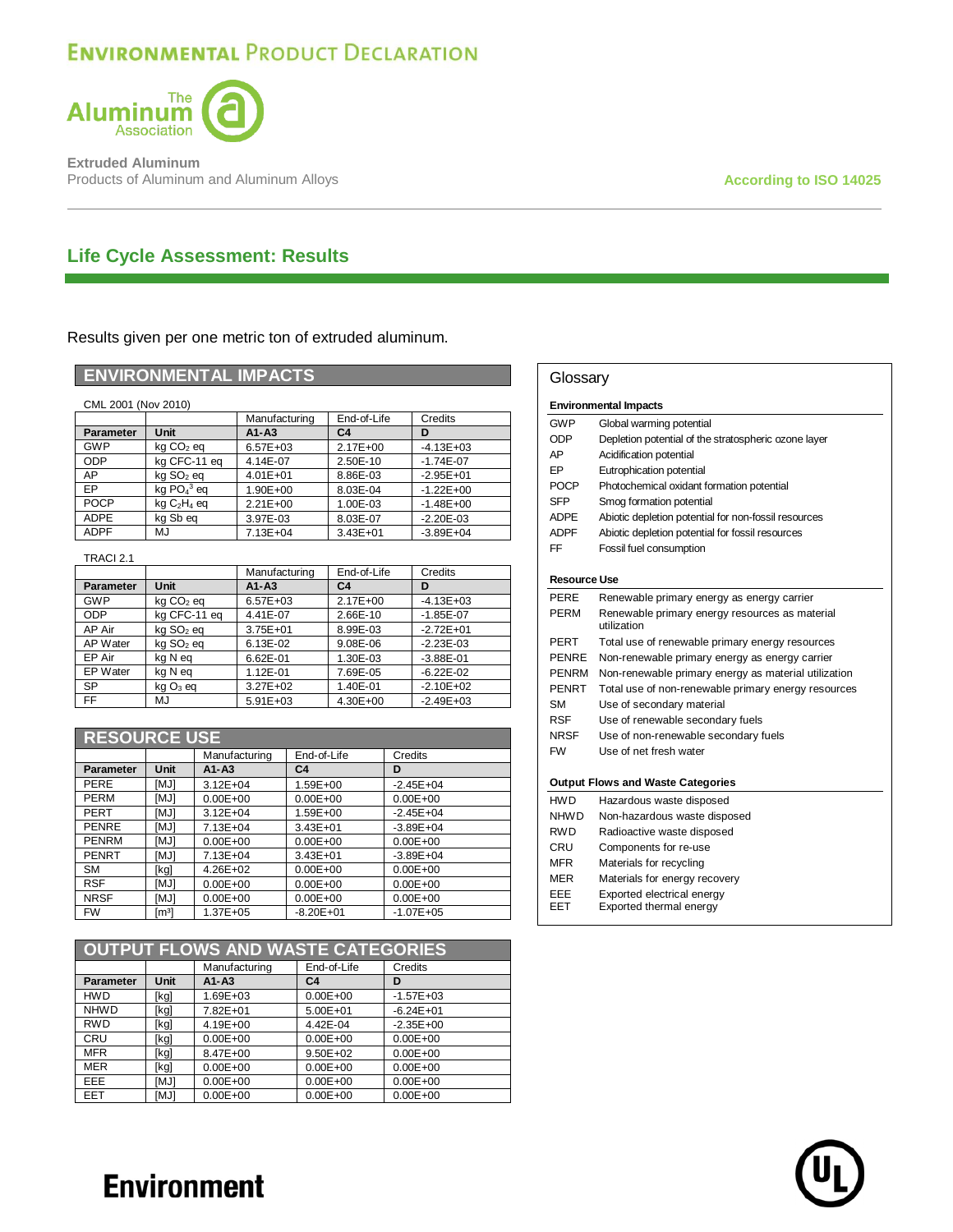

**Extruded Aluminum** Products of Aluminum and Aluminum Alloys **According to ISO 14025 According to ISO 14025** 

## **Life Cycle Assessment: Interpretation**

The results represent the cradle-to-gate and end-of-life environmental performance of a metric ton of extruded aluminum. The majority of the environmental impacts are from the production of the aluminum, however the credits from recycling the aluminum at end-of-life help to offset the initial burden.

As with any metal, the recycling rate has a significant impact on the life cycle environmental performance of extruded aluminum. A 95% recycling rate is assumed. Aluminum is an ideal material for recycling because the metal can be recycled over and over again without any loss in quality (AIA 2013).

Finally, it is interesting to note that the landfilling of extruded aluminum in C4 has a negative use of net fresh water (FW). This is due to the landfill collecting rain water and introducing it into the watershed as landfill leachate, following the blue water calculation methodology.







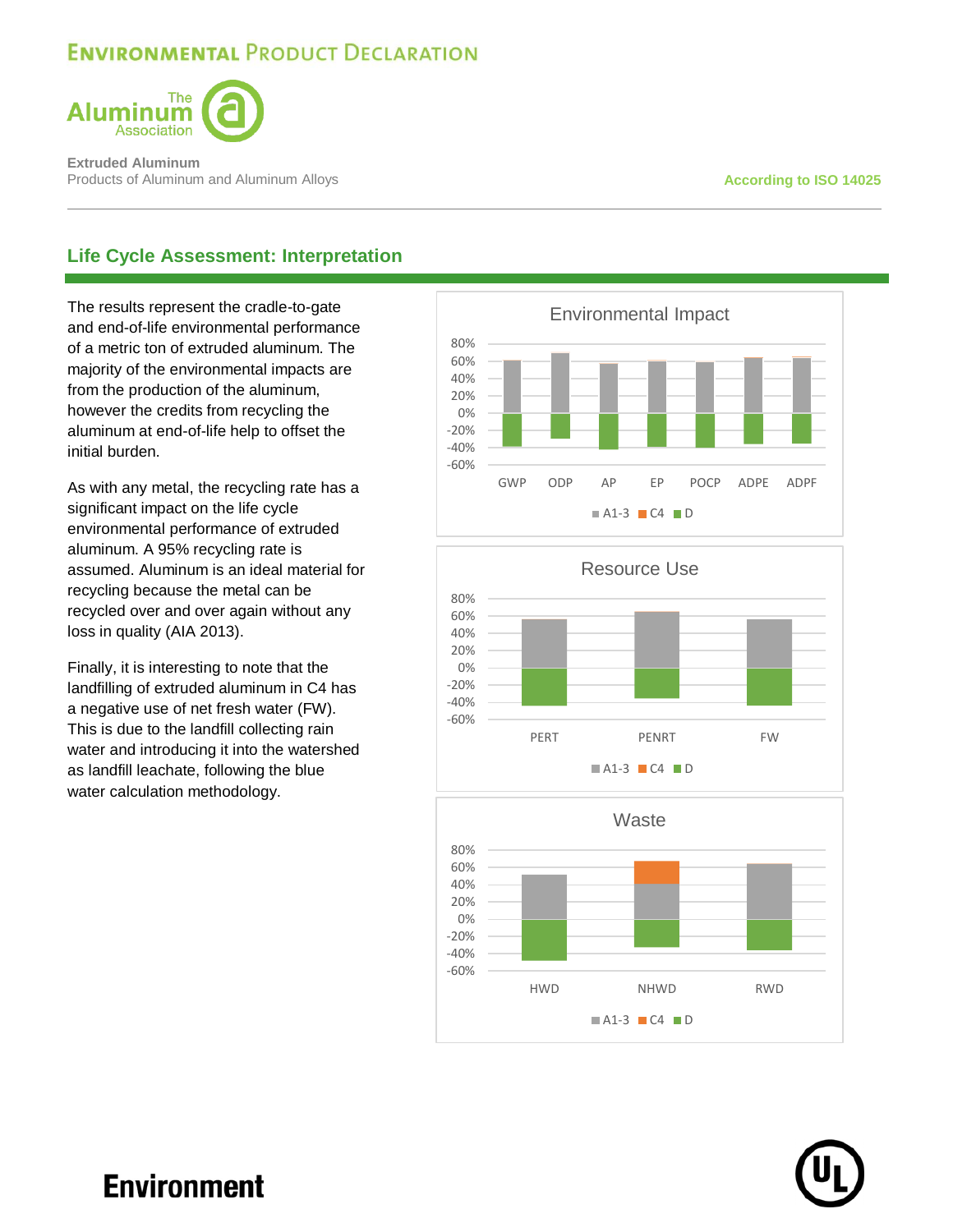

**Extruded Aluminum Products of Aluminum and Aluminum Alloys According to ISO 14025** 

## **Participating Companies**

| Company                            | <b>Data Category</b>                                                                         | <b>Note</b>                                                       |
|------------------------------------|----------------------------------------------------------------------------------------------|-------------------------------------------------------------------|
| Alcoa Inc.                         | Bauxite, Alumina, Primary Aluminum,<br>Recycled Aluminum, Hot and Cold Rolling,<br>Extrusion | Includes Kawneer and<br>Traco                                     |
| Aleris International Inc.          | Recycled Aluminum, Hot and Cold Rolling                                                      |                                                                   |
| Alexandria Extrusion Company       | Extrusion                                                                                    |                                                                   |
| Century Aluminum Company           | Primary Aluminum                                                                             |                                                                   |
| Constellium                        | Hot and Cold Rolling                                                                         | At the time of data<br>survey, it was owned by<br>Rio Tinto Alcan |
| Grupo Cuprum                       | Recycled Aluminum, Extrusion                                                                 |                                                                   |
| Hydro Aluminum North America       | Bauxite, Alumina, Recycled Aluminum,<br>Extrusion                                            |                                                                   |
| Jupiter Aluminum Corporation       | Recycled Aluminum, Hot and Cold Rolling                                                      |                                                                   |
| Kaiser Aluminum                    | Recycled Aluminum, Hot and Cold Rolling,<br>Extrusion                                        |                                                                   |
| <b>KB Alloy</b>                    | Recycled Aluminum                                                                            |                                                                   |
| Logan Aluminum                     | Recycled Aluminum, Hot and Cold Rolling                                                      |                                                                   |
| Metal Exchange Corporation         | Recycled Aluminum, Extrusion                                                                 |                                                                   |
| <b>Minalex Corporation</b>         | Extrusion                                                                                    |                                                                   |
| <b>Nichols Aluminum</b>            | Recycled Aluminum, Hot and Cold Rolling                                                      |                                                                   |
| Noranda Aluminum Inc.              | Alumina, Primary Aluminum                                                                    |                                                                   |
| Novelis Inc.                       | Recycled Aluminum, Hot and Cold Rolling                                                      |                                                                   |
| <b>Ormet Corporation</b>           | Alumina, Primary Aluminum                                                                    |                                                                   |
| <b>Peerless of America</b>         | Extrusion                                                                                    |                                                                   |
| Penn Aluminum International LLC    | Extrusion                                                                                    |                                                                   |
| Rio Tinto Alcan                    | Bauxite, Alumina, Primary Aluminum                                                           |                                                                   |
| Sapa Extrusions Inc.               | Recycled Aluminum, Extrusion                                                                 |                                                                   |
| Scepter Inc.                       | Recycled Aluminum                                                                            |                                                                   |
| Sherwin Alumina                    | Alumina                                                                                      |                                                                   |
| <b>Smelter Service Corporation</b> | Recycled Aluminum                                                                            |                                                                   |
| Tri-Arrows Aluminum Inc.           | Recycled Aluminum, Hot and Cold Rolling                                                      |                                                                   |